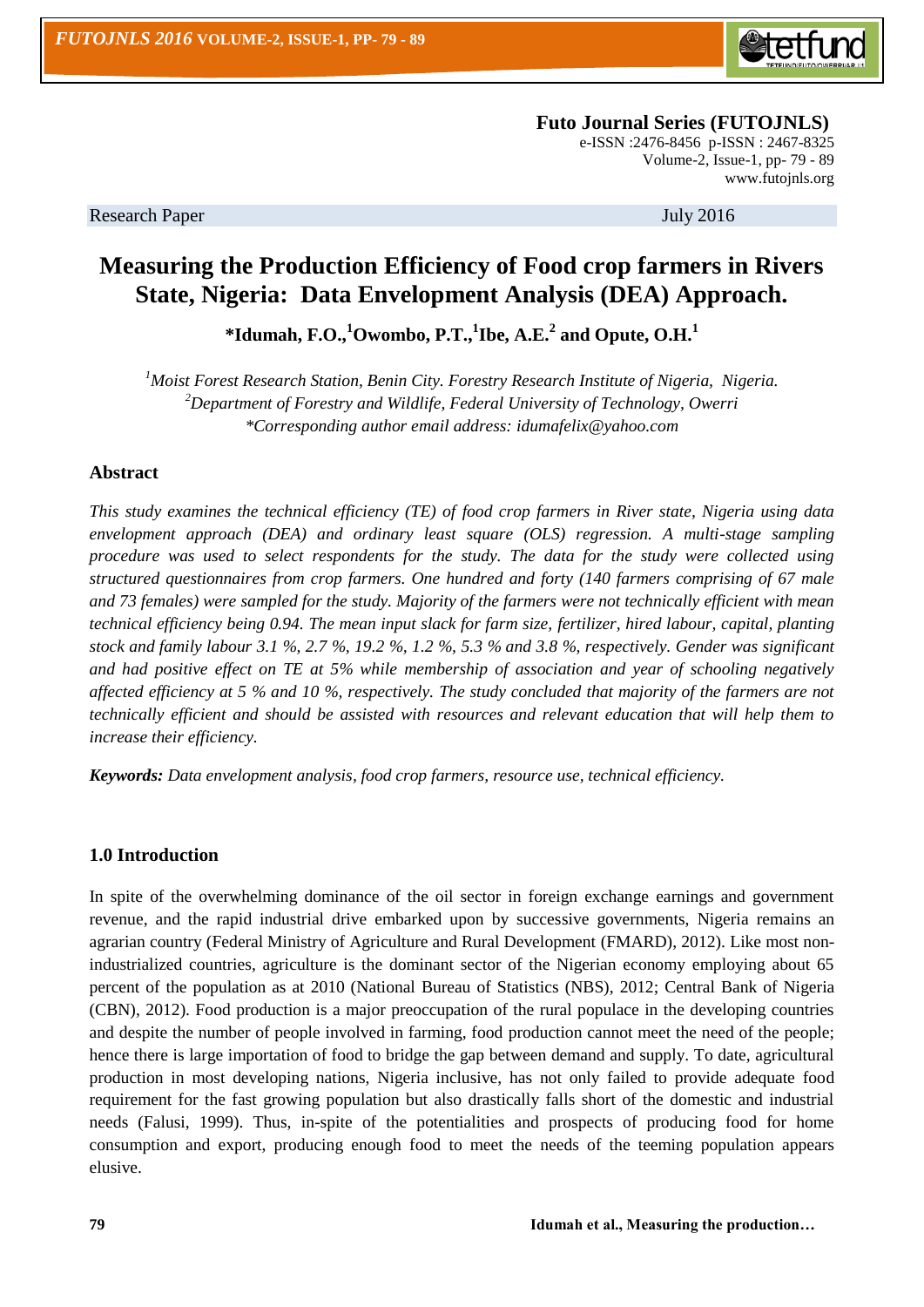Food production in Nigeria has not increased at the rate that can meet the increasing population. While food production increases at the rate of 2.5 %, food demand increases at a rate of more than 3.5 % due to high rate of population growth of 2.83 % (CBN, 2012). The apparent disparity between the rate of food production and demand for food in Nigeria has led to increasing resort to food importation and high rates of increase in food prices.Failure to achieve the objective of increased food production could be traced to such problems as faulty planning and implementation, non-availability or inadequacy of inputs, which have truncated the goals of various food production programmes. Food production in Nigeria is faced with a lot of challenges among which are limited and inadequate farm resources (inputs). Unlike in the developed countries, farming is still carried out with crude implements coupled with limited farm resources leading to poor yield and returns. This has largely affected the production efficiency of most farmers (Idumah, 2006).

Efficiency is concerned with relative performance of the processes used in transforming given inputs into output (Ohajianya & Onyenweaku, 2001) Production efficiency means attainment of production goal without waste (Ajibefun & Daramola, 2003). An increase in efficiency would lead to an improvement of the welfare of the farmers and consequently a reduction in their poverty level and food insecurity (Effiong, 2004). To increase the efficiency of the farm, owners require a good knowledge of the variation of the current level of efficiency in various farm enterprises. This will provide success indicators and performance measure for the rapid growth in food production. More so, the ability to quantify efficiency and its joint determinants provide the decision makers with a control mechanism that will help to monitor the performance of the farm enterprise (Ojo *et al*., 2012). It also provides the means and ideas of improving the performance of the farm enterprise.

The study of efficiency is a significant area of research especially in developing economies like Nigeria where resources are meager and opportunities for developing and adopting better technology are dwindling (Udoh, 2000). Measurement of efficient use of technology otherwise called technical efficiency is very important for the study and analysis of productivity growth. Such studies ascertain the extent to which it is possible to increase productivity by improving efficiency with the present resource base and the available technology. Thiswould also assist them to decide whether to improve efficiency first or develop a new technology in the short run.

Various studies such as Ogundari & Ojo, (2007) and Oredipe & Akinwumi, (2000) have reported that there are shortfalls in the efficiency of resource use in this country. This means that output can be increased without new technology. There is therefore, the need to determine the level of the efficiency shortfall so as to determine the magnitude of the gains that could be obtained by improving performance in agricultural production with a given technology. To do this, it is necessary to investigate the socio-economic factors of the farmers that affect the efficiency of food production and determine the opportunities for increasing farm outputs. This study is aimed at examining the production efficiency of food crop farmers in River state, Nigeria and to provide answers to the following questions:

- i. Are food crop farmers efficient in the use of farm resources?
- ii. What are the factors influencing the TE of food crop farmers in the study area?
- iii. What are the socio-economic characteristics of farmers in the area?

The objectives of this study therefore are to examine the socioeconomic characteristics of farmers in the study; estimate the efficiency score of the decision making units (DMUs) and to classify them into efficient and inefficient categories; determine the efficiency of the farmers as well as investigate the factors influencing the efficiency of farmers in the study area.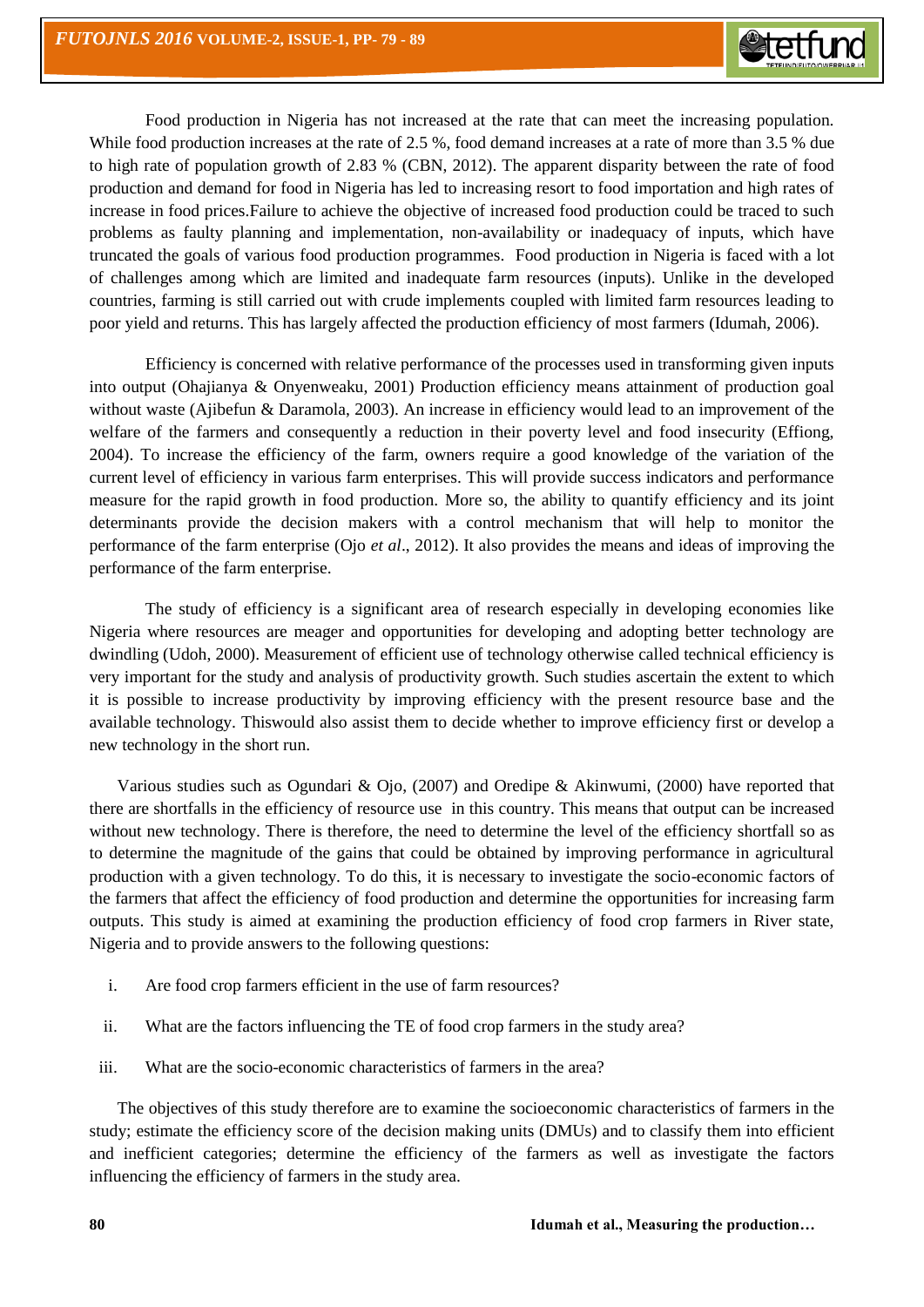

## 1.1 Theoretical framework

Several techniques have been developed for the measurement of efficiency of production. These techniques can be broadly categorized into two approaches: parametric and non parametric. Under the parametric technique we have deterministic parametric frontier (Afriat, 1972) and stochastic parametric frontier (Aigner, *et al*., 1977). Under the non-parametric approach, data envelopment analysis (DEA) is used to derive technical, scale, allocative and economic efficiency measures (Charnes, *et al*.; 1978, Fare *et al*., 1985, 1994).

### 1.2 Concept of DEA

This is a non- parametric method of measuring efficiency initiated by Charnes, *et al*., (1978). Data Envelopment Analysis [DEA] is an alternative non- parametric method of measuring efficiency that uses mathematical programming rather than regression. Here, one circumvents the problem of specifying an explicit form of the production function and makes only a minimum number of assumptions about the underlying technology (Yusuf & Malomo, 2007). According to Ojo, *et al*.*,*(2013), DEA uses mathematical programming techniques to find the set of weight for each firm  $X_1, X_2, X_K$  that maximizes its efficiency score greater than 100 % at those weight. DEA builds an `envelop" of observations that are most efficient at each sets of weights. A firm can be shown to be inefficient if it is less than another firm at the set of weights that maximize its relative efficiency. For an efficient firm at least one other firm will be more efficient (Ojo, *et al*., 2013).

A DEA model not only allows the weights attached to each performance indicator to vary across firm, it is also able to accommodate non-linear relationship between cost and outputs i.e. variable return to scale (VRS).

#### 1.3 DEA Estimation

The theoretical definition of a production function has been based on expressing the maximum amount of output obtainable from given bundles of inputs. This definition assumes that technical efficiency is absent from the production function. Following Sharma, *et al*., (1999), consider the situation with *n* firms or decision-making units (DMUs) each producing a single output by using m different inputs. Here *Yi* is the output produced and  $Xi$  is the  $(M x1)$  vector of output and  $Xi$  is the  $(m x n)$  matrix of input of all DMUs in the sample. Wi is the  $(m \times 1)$  vector of input prices for the  $i<sup>th</sup>$  DMU. The technical efficiency (TE) measure under constant return to scale (CRS) also called the `overall" TE measure is obtained by solving the following DEA model.

$$
\mathop{\rm Min}_{\theta iCR\lambda}\theta i^{CRS}
$$

1

Subject to *Yi* < *Y*λ

 $θi^\text{CRS}$   $Xi > Xλ$  $λ>0$ 

where  $\theta i^{\text{CRS}}$  is a TE measure of the  $i^{\text{th}}$  DMU under CRS and  $\lambda$  is an n x 1 vector of weights attached to each efficient DMU.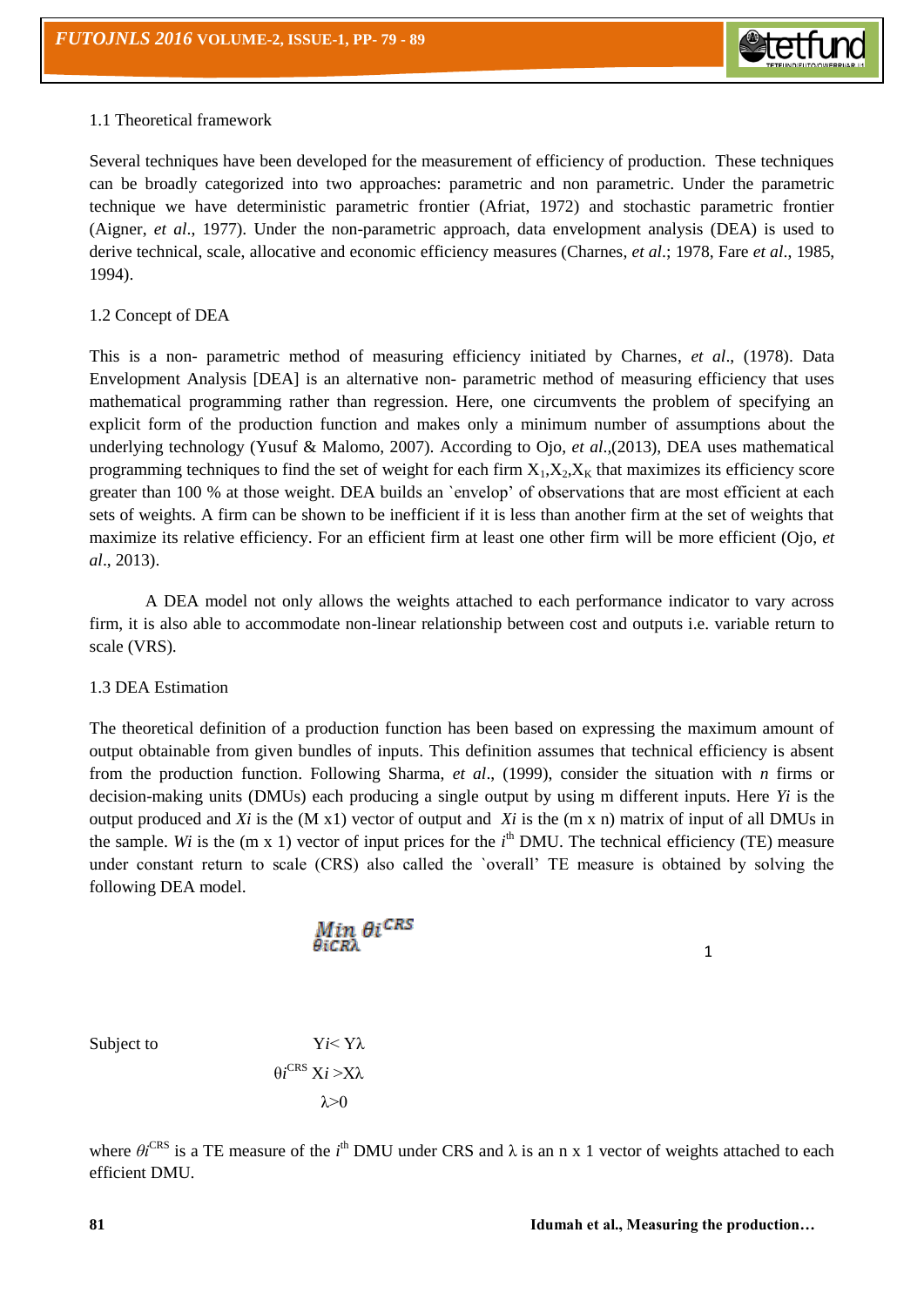A separate linear programming (LP) problem is solved to obtain the TE for each of the n DMU in the sample. If  $\theta i^{CRS} = 1$ , the DMU is on the frontier and is technically efficient under CRS. If  $\theta i^{CRS} < 1$ , then the DMU lies below the frontier and is technically inefficient.

## **2.0 Materials and Methodology**

## 2.1 Area of study

The study was conducted in River State of Nigeria. Rivers State occupies an area of 19416km and lies between latitude  $4^{\circ}.17$ 'S and  $5^{\circ}.45$ 'N and longitude  $5^{\circ}22$ 'W to  $7^{\circ}.35$ 'E. It is bounded in the North by Imo State, Bayelsa and Delta State in the West and Akwa-Ibom in the East. Its shores form part of the West African coastlines with one-thirds of its lying within the Niger Delta Basin. The 1992 population census figure was put at 2.0 million (NPC, 2000). Three major vegetation types characterize the area: mangrove and swamp forests to the south and to the north are a thick forest with arable lands. Rainfall is heavy throughout the year but decreases towards the north. Agriculture and fishing dominate the local economy of the Rivers people. Crops commonly grown include yam, cocoyam, maize, cassava, plantain, banana, oil palm, and vegetables. Administratively, the state consists of 23 Local Government Areas (LGAs). The state contains a large deposit of crude oil where major exploration takes place (Ashimolowo, 2012). Oil exploration activities in the area have made the area vulnerable to incessant oil spills which pose threats to land and water resources.

## 2.2 Sampling procedure and data

A multi stage sampling procedure was used to draw respondents for the study. In the first stage, 2 LGAs were purposively selected from the upland area of the state based on their involvement on food crops production. These were Ahoada and Gokana. In the second stage, 12 and 10 villages were selected from Ahoada and Gokana using proportionate sampling technique. In the final stage, 10 farmers were selected from each village using a simple random sampling technique making a total of 220 respondents. A total of 220 questionnaires were administered out of which 140 were found suitable for the final analysis. Data were collected on the socioeconomic characteristics of the respondents such as age, farm size, year of schooling and inputs-output variables as well as the major crops produced.

#### 2.3Analytical techniques

Data collected were subjected to both descriptive, Data Envelopment Analysis and inferential statistics. The descriptive statistics used included percentages, mean and standard deviation.

#### 2.3.1 Empirical Model Estimation

Data Envelopment Analysis (DEA) is a relative measure of efficiency where the general problem is given as

$$
Max TE = \frac{\sum_{r=1}^{n} \alpha r y i}{\sum_{r=1}^{s} \beta i x i} = \frac{q}{q*}
$$

$$
\frac{\sum_{r=i}^{s} arYrj}{\sum_{r=i}^{m} \beta iXij} \le 1, j = 1 - \dots - n
$$

2

 $\triangle$ tetfu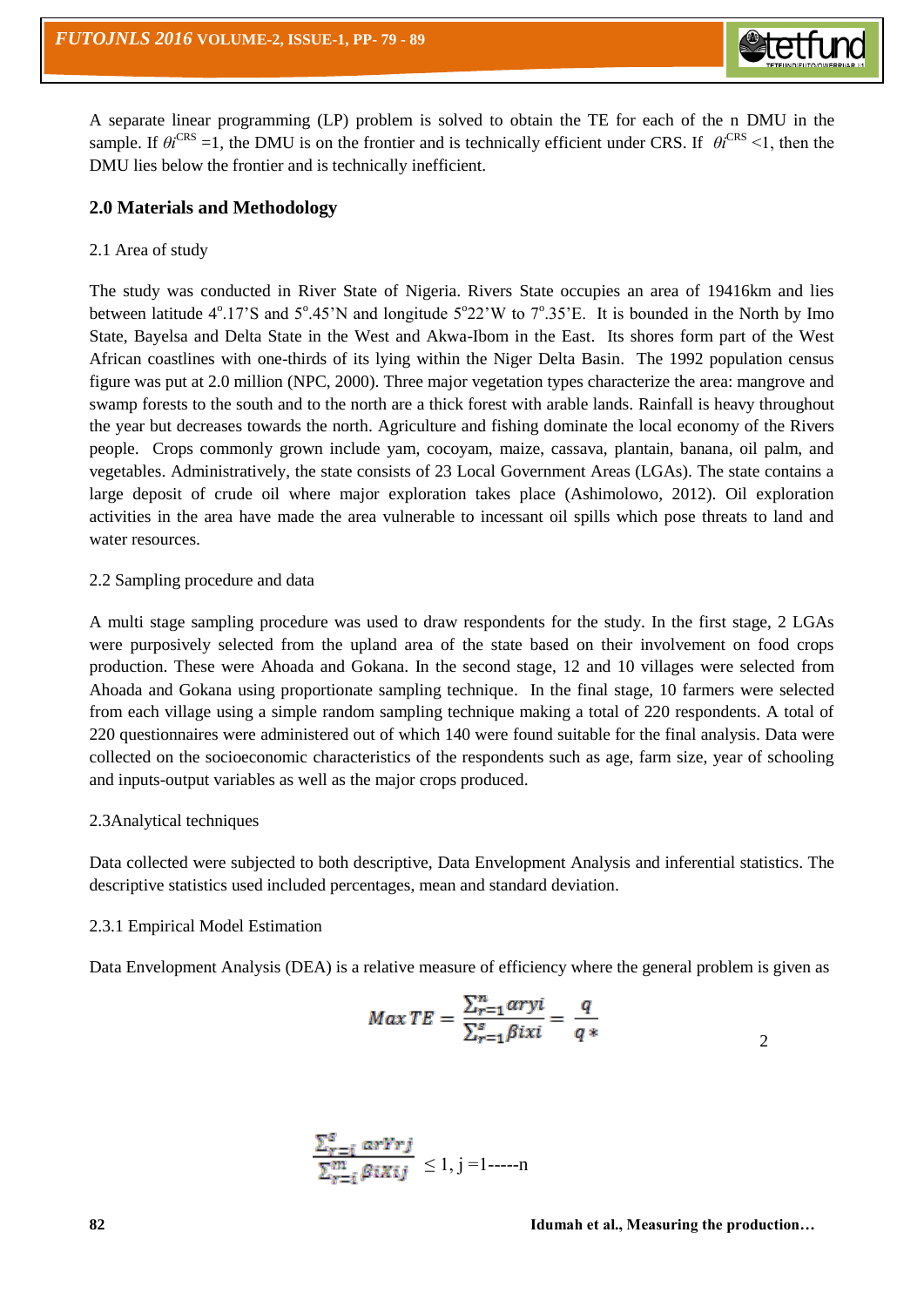

$$
\alpha r, \beta i \geq 0; r=1, \dots, s; I=1, \dots, m
$$

where *Xij* and *Yrj* are the quantities of the  $i<sup>th</sup>$  input and  $r<sup>th</sup>$  output respectively of the jth firm

 $\alpha r$ ,  $\beta i \geq 0$  are the variable weights to be determined. The variables of Data Envelopment Analysis (DEA) model include:-

 $Yri =$  Vector of output including yams, cassava and maize

 $Xijs =$  Vector of inputs - these include:-

 $X_1$  = Farm size (Ha)

 $X_2$  = Family labour (man-days)

 $X_3$  = Hired labour (man-days)

 $X_4$  = Planting materials (Kg)

 $X_5$  = Fertilizer (kg)

2.3.2 Regression Analysis

Farmers' specific characteristics including household size, years of schooling, farming experience, membership of an association and gender were modeled as determinants of efficiency to understand how these characteristics influence the level of efficiency of the farmers. The Regression model used is as follows:-

$$
\mu = f(Z_1 \, Z_2 \, Z_3 \, Z_4 \, Z_5). \tag{3}
$$

where

 $\mu$  = TE (derived from DEA model)

 $Z_1$  = Household size

 $Z_2$  = Farming experience

 $Z_3$  = Years of schooling (Years)

 $Z_4$ = Membership of Association (Dummy variable, Yes =1, otherwise =0)

 $Z_5$  = Gender (Dummy Variable, male = 1, female = 0)

**Descriptions of variables and their expected signs:** To explain the influence of some variables on efficiency level of farmers, their expected signs in their coefficients were predicted "a priori".

**Household size:** This is the total number of people living together in a house, feeding from the same pot. It is expected to have a negative influence on efficiency. Okike (2000) confirmed the negative influence of household size on farmers' efficiency. Large family size having economic inefficiency is plausible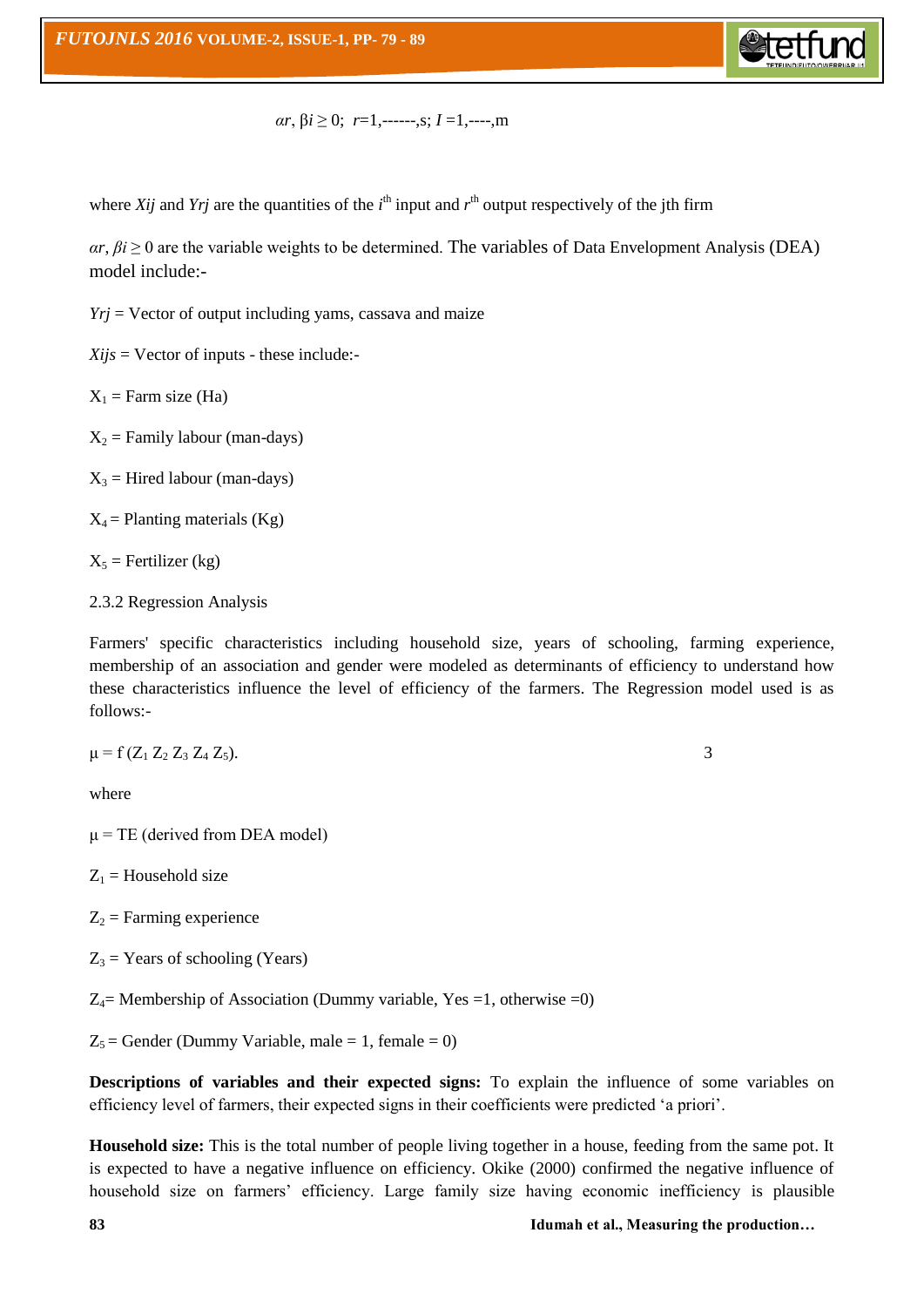considering the value of farm products that could have been sold but are consumed directly by the household. In a situation where the family size is large and only a small proportion of farm labour is derived from it, then the inefficiency effects are expected to be greater.

**Farming experience:** Studies on farming experience on efficiency have given mixed results. Farming experience could have negative or positive effect on the efficiency of the farmer. Parikh et al., (1995) reported a positive relationship between the age of the farmers (which is positively correlated with farming experience) and the efficiency of farmers in Pakistan and Ethiopia respectively. These findings stem from the fact that farmers with more years of experience and are older are likely to be more conservative and, therefore less willing to adopt new practices, thus leading to low efficiencies in production. Coelli & Battese (1996) reported negative production elasticity with respect to farming experience for farmers in two villages in India, thus suggesting that older farmers are relatively more efficient and vice-versa.

**Years of schooling:** Studies have shown that farmers with formal education have a great ability to adopt new technology and innovation (Bamire, *et al*., 2002). This is expected to have a positive influence on their level of efficiency. Coelli & Battese (1996) have confirmed the positive influence of education on farmers" production efficiency.

**Membership of association:** Studies have indicated thatmembership of an association tend to be more efficient in food crop production presumably due to their enhanced ability to acquire technical knowledge and other useful information at association level which also tend to improve their technical knowhow on food production.

**Gender:** Dummy variable was used to represent sex taking on the value of 1 if the farmer is a male and 0, if otherwise. This could have either a negative or positive influence as the case may be. Ajani (2000) reported a negative coefficient for gender in her normalized profit function analysis for maize and yam enterprise while Awoyemi (2000) in his gender analysis of economic efficiency reported a positive coefficient in cassava based farm holdings.

# **3.0 Results and Discussion**

The socioeconomic characteristics of respondents in the study area are presented in Table 1. The demographic and socio economic variables considered include age, gender of farmers, household size, farm size, years of farming, level of education and marital status. The table shows that the mean age of the farmers is  $48.25 \pm 11.55$  years showing that the farmers are relatively young, energetic and in their active age. About 63.3 % of the sampled farmers were between the age bracket of 20 -50 years. This shows that the farmers were still in their economic active age which could result in a positive effect on production. This result agrees with the findings of Ibrahim, *et al*. (2014) who observed that farmer"s age has great influence on the technical efficiency of farmers in Ogun state with younger farmers producing more than the older ones plausibly because of their flexibility to new ideas and risk.

Furthermore, 82.1 % of the sampled respondents had one form of formal education or the other. This finding is in agreement with Sofoluwe, *et a*l., (2011) observed that formal education has positive influence on the acquisition and utilization of information on improved technology by the farmers as well as their adoption of innovations. Over 88 % of the respondents had above five years of farming experience thus making them to be familiar with all the challenges and opportunities associated with farming in the area.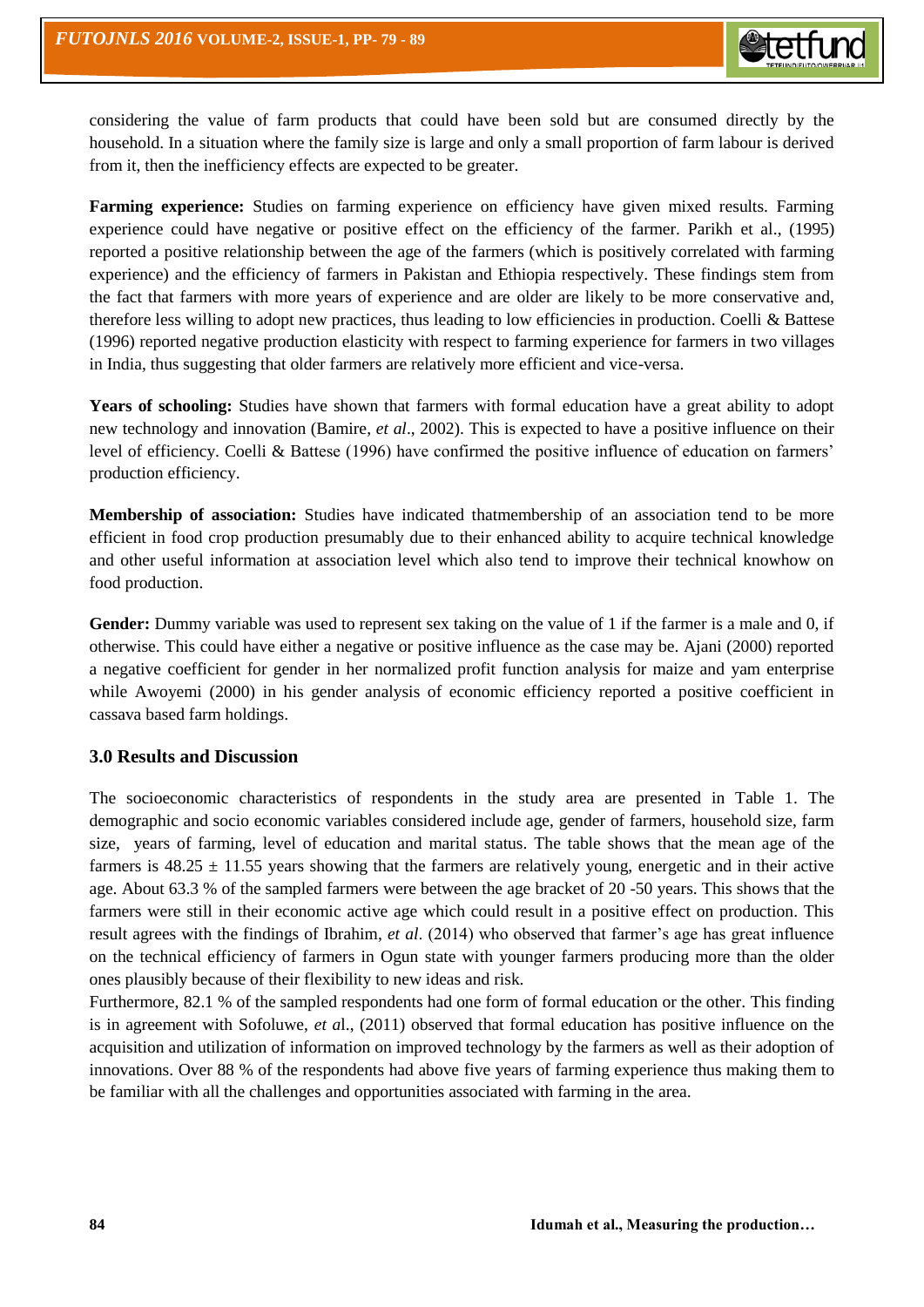$\overline{a}$ 



| <b>Variables</b>          | <b>Frequency</b> | Percentage (%)   | <b>Mean</b>       |
|---------------------------|------------------|------------------|-------------------|
| Age                       |                  |                  |                   |
| $0 - 20$                  | $\boldsymbol{0}$ | $\boldsymbol{0}$ |                   |
| $21 - 40$                 | 44               | 31.4             | $48.25 \pm 11.55$ |
| $41 - 60$                 | 71               | 50.7             |                   |
| 61 and above              | 25               | 17.8             |                   |
| <b>Household size</b>     |                  |                  |                   |
| $1-5$                     | 74               | 52.9             | $5 \pm 2.3$       |
| $6 - 10$                  | 66               | 47.1             |                   |
| 11 and above              | $\boldsymbol{0}$ |                  |                   |
| <b>Years of schooling</b> |                  |                  |                   |
| $\boldsymbol{0}$          | 25               | 17.9             |                   |
| 6                         | 27               | 19.3             |                   |
| 11                        | 33               | 23.6             | $9.07 \pm 5.08$   |
| 13                        | 38               | 27.1             |                   |
| 14 and above              | 17               | 12.1             |                   |
| <b>Years of Farming</b>   |                  |                  |                   |
| $1-5$                     | 16               | 11.4             |                   |
| $6 - 10$                  | 22               | 15.8             |                   |
| $11 - 15$                 | 30               | 21.4             | $17.62 \pm 9.94$  |
| 16 and above              | 72               | 51.4             |                   |
| <b>Membership of</b>      |                  |                  |                   |
| <b>Association</b>        |                  |                  |                   |
| Yes                       | 25               | 17.9             |                   |
| No                        | 115              | 82.1             |                   |
| <b>Farm size</b>          |                  |                  |                   |
| $0 - 1$                   | 27               | 19.3             |                   |
| $1.1 - 1.5$               | 42               | 30.0             | $1.51 \pm 0.86$   |
| $1.6 - 2.0$               | 46               | 32.8             |                   |
| 2.1 and above             | 25               | 17.9             |                   |
|                           |                  |                  |                   |

**Table 1: Socio-economic characteristics of the respondents**

Source: Field survey, 2010

#### 3.1 Classification of farmers

Data Envelopment Analysis (DEA) result on the classification of the farmers into efficient and inefficient farmers is shown in Table 2. The result in the table showed that 10.7 % of the sampled crop farmers in the study area are operating at frontier and optimal level of production with mean TE of 1.00. This shows that 89.3 % of the farmers in the study area can still improve on their level of efficiency through allocation and utilization of available resources.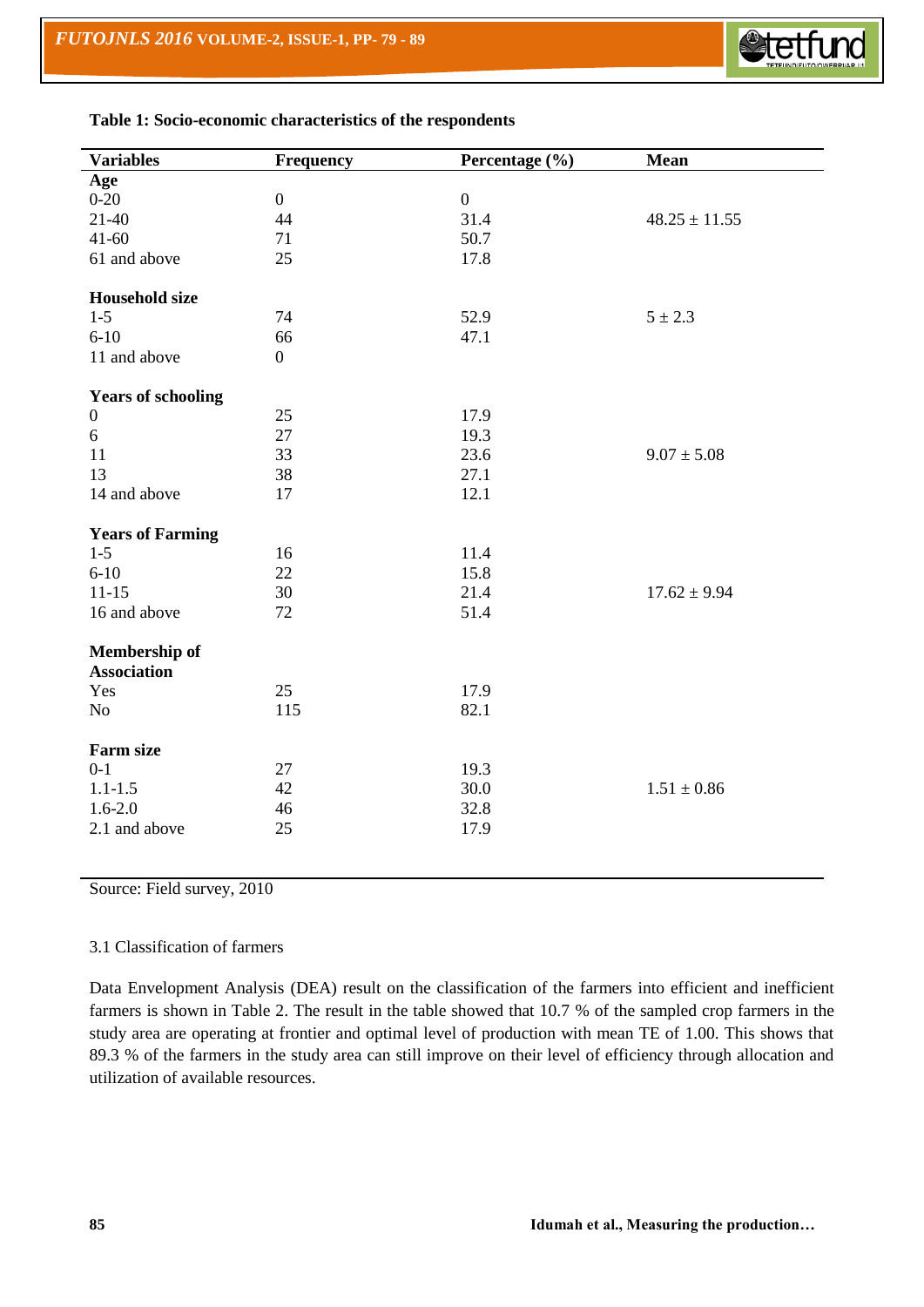| <b>Classification</b> | Sample(No of farms) | $\frac{6}{6}$ | <b>Mean TE</b> |
|-----------------------|---------------------|---------------|----------------|
| <b>Category 1</b>     | 15                  | 10.7          | 1.0            |
| Category II           | 125                 | 89.3          | 0.896          |
| <b>Total</b>          | 140                 | 100           | 0.907          |

## **Table 2. Data Envelopment Analysis Summary of results**

Source: Field survey: 2010

3.2 Distribution of Technical Efficiency

The distribution of the technical efficiency (see Table 3) scores shows that majority (95 %) of the farmers fall within the TE of 0.81 and 1.00. The table shows that about 48 % of the farmers are closer to the production frontier. The variation in the technical efficiency from the frontier level as revealed by the analysis implies that most farmers are not fully technically efficient in resource use. This result further suggested that there are still opportunities to increase productivity and income for the farmers through increased efficiency in resources utilization in the study area.

**Table 3: Technical Efficiency Scores**

| <b>Class internal of efficiency indices</b> | <b>Frequency</b> | Percentage |
|---------------------------------------------|------------------|------------|
| $0.00 - 0.70$                               | $\theta$         |            |
| $0.71 - 0.80$                               | 7                | 5          |
| $0.81 - 0.90$                               | 66               | 47.14      |
| $0.91 - 1.00$                               | 67               | 47.86      |

Source: Field survey, 2010

## **Results of inputs slacks**

Slacks arise when it becomes necessary to determine whether a farm is on efficient point on the frontier so as to reduce the amount of input used and still be able to produce the same output. This is commonly referred to as input slack. Table 4 below shows the summary of inputs slacks generated from analyzed data. On the average, the input slacks for farm size, fertilizer, hired labour, capital, planting stock and family labour are 3.1 %, 2.7 %, 19.2 %, 1.2 %, 5.4 % and 3.8 % respectively. This implied that the inputs could be reduced by those units and still produces the same level of output. This implies that farmers are said to be radially inefficient in input usage of the said factors. Farmers are under-utilizing their resources. With input slack it means that more output would be produced. The farmers are not optimizing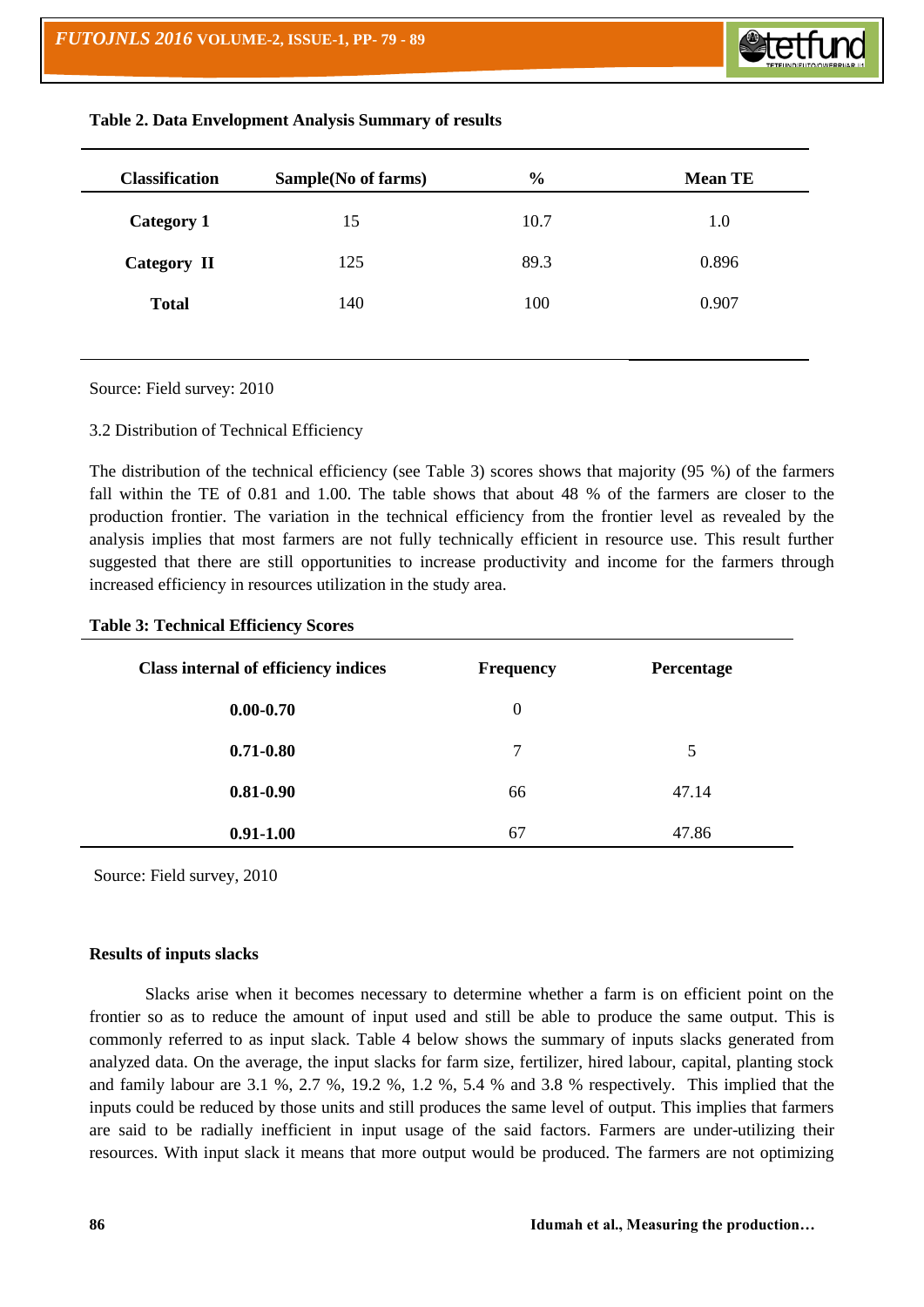their output. From the result, capital has the least input slack meaning that capital is more efficiently utilized than other inputs while hired labour is the most under-utilized input.

**Output slacks**: The value for the output slack is zero showing that there are no slacks in the output, hence the outputs are optimized.

| <b>Table 4: Summary of Inputs Slacks</b> |  |
|------------------------------------------|--|
|                                          |  |

| <b>INPUTS</b>         | Means slacks $(\%)$ |
|-----------------------|---------------------|
| <b>Farm size</b>      | 3.1                 |
| Fertilizer            | 2.7                 |
| <b>Hired labour</b>   | 19.2                |
| Capital               | 1.2                 |
| <b>Planting stock</b> | 5.4                 |
| <b>Family labour</b>  | 3.8                 |

Source: DEA results of computed data

## 3.3 Factors affecting Technical Efficiency of the farmers

Some selected farmers' socioeconomic characteristics were investigated to identify the sources of technical efficiency (TE) among the farmers in the study area. These include farming experience expressed in the number of years of farming, membership of association, educational qualification, gender, household size. The results of the TE model showed that three of the variables have significant impact on the farmers' efficiency (see Table 4).

The coefficient of gender was positively signed and significant as expected. However, the coefficients of farming experience and membership of association though significant were negatively signed. The implication of the positive coefficient of gender is that men tend to be more efficient in food production than their female counterpart presumably due to the fact that farming is labour intensive and that the male farmers have access to resources than their female counterparts. This finding is also supported by Yusuf  $\&$ Malomo (2007).

The coefficient of farming experience is negative. The implication is that farmers who have been farming for many years are older and conservative and so not readily willing to adopt new technologies thus resulting in low efficiency in production. This finding is supported by Parikh *et al*., (1995) who reported a negative relationship between farming experience of farmers and technical efficiency of farmers in Ethiopia and Pakistan respectively. This is also supported by Yusuf & Adenegan (2009) also reported a negative influence of farming experience by women farmers in Kwara State, Nigeria. The coefficient of membership of association is surprisingly negatively signed and significant. That means that membership of association by the farmers in the study area does not have any positive impact on their production and so does not improve their technical efficiency.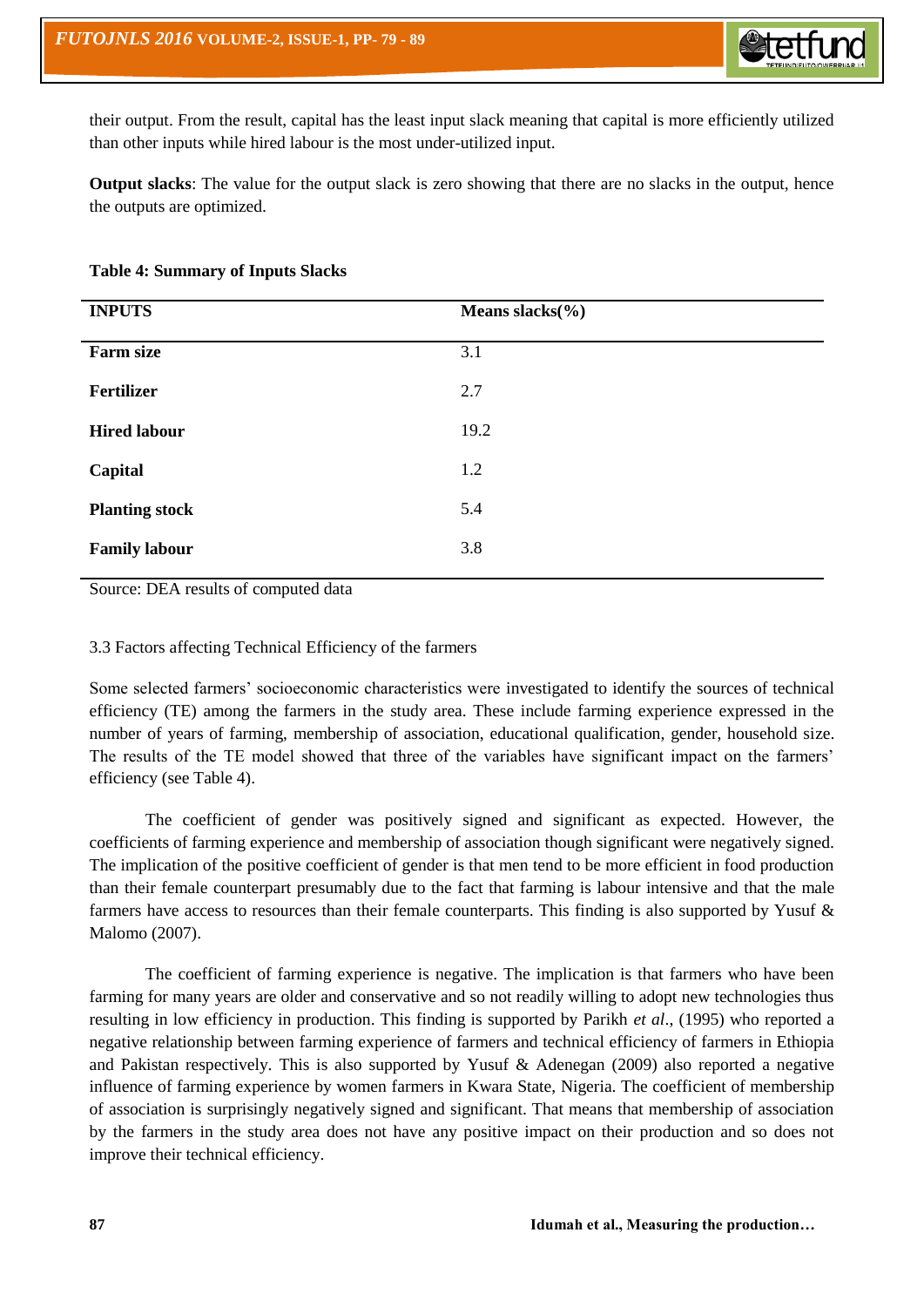| <b>Variable</b>                  | Double log   | t-value    |
|----------------------------------|--------------|------------|
| <b>Household size</b>            | 0.0107425    | 1.39       |
| <b>Farming experience</b>        | 0.0052079    | 0.87       |
| <b>Years of schooling</b>        | $-0.0137552$ | $-1.67***$ |
| <b>Membership of association</b> | $-0.0685503$ | $-3.68**$  |
| <b>Gender</b>                    | 0.0140768    | $2.95**$   |
| <b>Constant</b>                  | 1.974831     | 153.28*    |

| Table 4. Determinants of Farmers Technical Efficiency in Food CropProduction |  |  |  |
|------------------------------------------------------------------------------|--|--|--|
|                                                                              |  |  |  |

Source: Field survey, 2010. Note: \*\*\*significant at 10 %, \*\*significant at 5 %, \* significant at 1 %

## **4.0 Conclusion**

The study highlighted the technical efficiency of food crop farmers in Rivers state, Nigeria using the data envelopment approach. It was found that majority of the farmers (89.3 %) are not technically efficient. The study further showed that gender has positive effect on the technical efficiency of the farmers while membership of association and year of schooling had negative effect. However, the level could still be increased if farmers have equal access to farm resources e.g. labour, fertilizer and maximally utilize them. It is hereby suggested that resources like fertilizers should be provided by the government at affordable prices to the farmers to increase their productivity. Moreover, young and able body men should be encouraged to go into farming as this will go a long way to reduce youth unemployment and increase food production.

# **References**

- Afriat, A. N. (1972).Efficiency estimation of Production Function.*International Economic Review* 13.568- 569.
- Aigner, D., Lovell, C.A.K. & Schmidl, P. (1977). Formulation and estimation of stochastic frontier production function model, *J. Econometric*6, 21-37.
- Ajani, O.I.Y.(2000). Resource productivity in food crop farming in the Northern Area of Oyo state Nigeria. Unpublished Ph.D Thesis, Department of Agricultural Economics, University of Ibadan, Nigeria.
- Ajibefun, I.A. & A.G. Daramola (2003). Efficiency of micro enterprises in Nigeria Economy. African Economic Research Consortium (AERC), Nairobi, Kenya, 32.
- Awoyemi, T.T. (2000). A gender analysis of economic efficiency in cassava-based farm holdings in Southern Nigeria. Unpublished Ph.D Thesis, Department of Agricultural Economics, University of Ibadan, Nigeria.
- Central Bank of Nigeria (2012) Statistical Bulletin, 11, 2.
- Charnes, A., Cooper, W.W. &Rhodes, E. (1978).Measuring Technical efficiency of decision making units. *European. Operational Research, 429-444.*
- Coelli, T. & G. Battese, (1996). Identification of factors which influence the Technical inefficiency of Indianfarmers, Australian J. Agri. Econs., 40, 103-128.
- Effiong, E.O. (2004) Efficiency in selected livestock enterprises in Akwa-Ibom, Nigeria. Unpublished Ph.D Thesis, Michael Okpara University of Agriculture, Umudike, Nigeria.